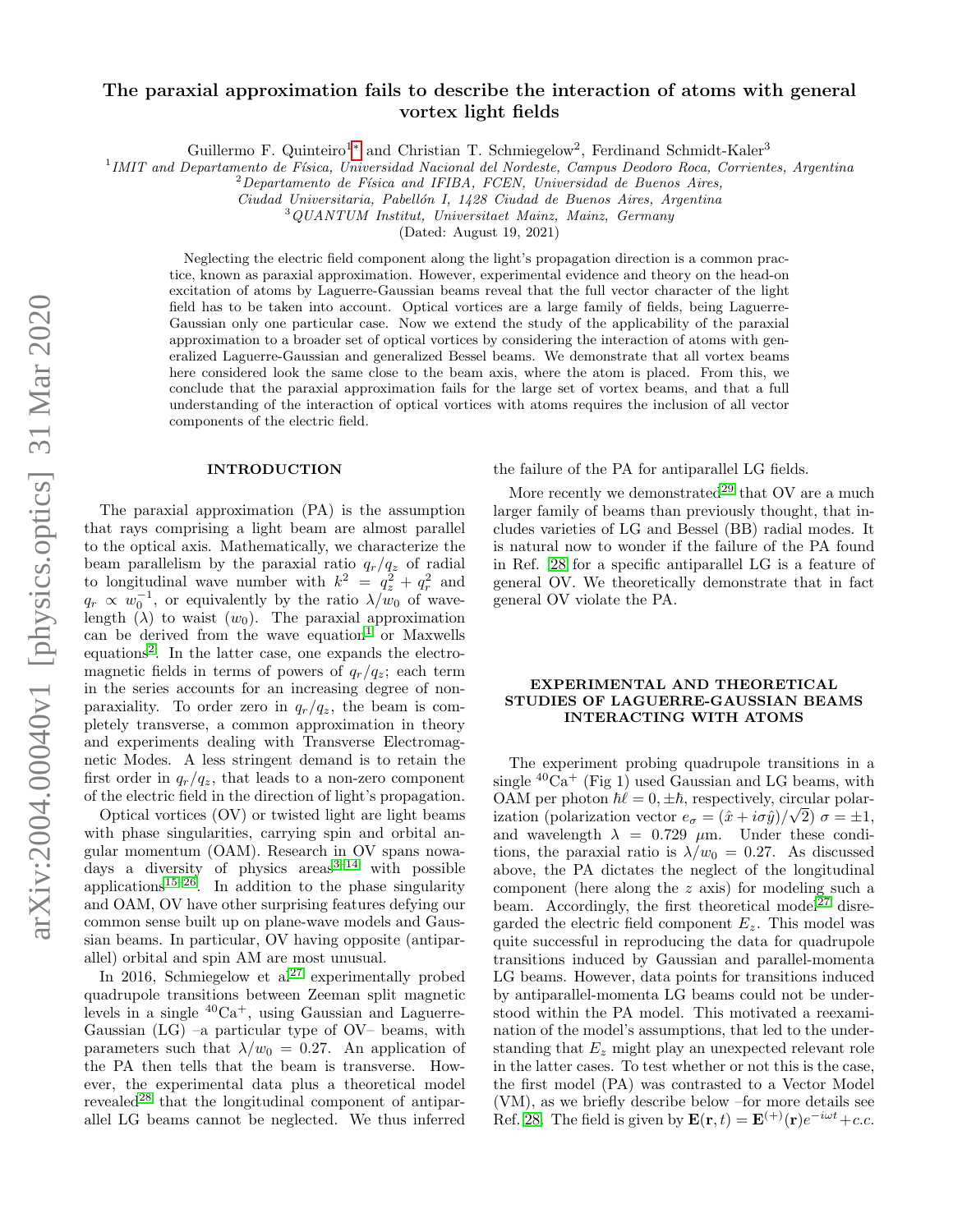with

<span id="page-1-1"></span>
$$
\mathbf{E}_{\perp}^{(+)}(\mathbf{r}) = (\hat{x} + i\sigma \hat{y}) \frac{E_0}{\sqrt{\pi |\ell|! w_0}} \left(\frac{\sqrt{2}}{w_0} r\right)^{|\ell|}
$$

$$
\times e^{i\ell\varphi} e^{ikz}
$$
(1a)

$$
E_z^{(+)}(\mathbf{r}) = -i \left( \ell \sigma - |\ell| \right) \left( 1 - \delta_{\ell,0} \right) \frac{E_0}{\sqrt{\pi |\ell|! w_0}}
$$

$$
\times \frac{\sqrt{2}}{w_0 k} \left( \frac{\sqrt{2}}{w_0} r \right)^{|\ell|-1} e^{i(\ell+\sigma)\varphi} e^{ikz} , \quad \text{(1b)}
$$

with separated transverse  $\mathbf{E}_{\perp}^{(+)}(\mathbf{r})$  and longitudinal  $E_z^{(+)}(\mathbf{r})$  components. Note that the paraxial ratio appears only in  $E_z$  as  $1/(kw_0)$ , with  $k = 2\pi/\lambda$ .



FIG. 1. Zeeman-split levels in  ${}^{40}Ca<sup>+</sup>$  and transitions induced by: (a) parallel OV, (b) Gaussian, (c) antiparallel OV, (d) Gaussian, (e) parallel OV.

One can compare experiments to theory thanks to the proportionality between Rabi frequency (measured in the  $^{40}Ca^{+}$  experiment) and light-matter interaction matrix element. We considered two different theoretical models: i) PA: the ion interacts solely with the transverse component of the electric field in all cases or ii) VM: the ion interacts with all three component of the electric field. Both models were compared to experimental data to draw conclusions on the validity of the PA for LG beams of the type used in Ref. [27.](#page-3-1) More specifically, the theoretical procedure consisted of: i) writing down the lightmatter Hamiltonian  $H_I = -q \int_0^1 \mathbf{r} \cdot \mathbf{E}(u\mathbf{r}, t) du$ ; ii) separating longitudinal and transverse sections; iii) transforming from cylindrical to spherical coordinates; iv) rewriting in terms of spherical tensors; v) using Wigner-Eckard's theorem to evaluate matrix elements between initial (S-) and final (D-) states of the atom; finally, (vi) comparing ratios of matrix elements to ratios of measured Rabi frequencies.

We tested the two different models mentioned above. Table 1 shows the results. For example, " $c/a$ " is the ratio of transitions induced by an antiparallel ("c") to a parallel ("a") momenta LG beams, and the matrix element corresponding to c can be calculated either without (second row) or with (third row)  $E_z$ . An excellent match between theory and experiment occurs for all cases when the longitudinal component of the electric field is included (third row). In contrast, when the PA is assumed, there is agreement for ratios of transitions induced solely by parallel OV and Gaussian beams. From this results we concluded that Laguerre-Gaussian beams of the type considered violate the PA approximation.

TABLE I. Experimental data (ratios of Rabi frequencies) and theoretical predictions (ratios of matrix elements) of the ion-OV interaction. Two different models are considered: (i) PA, that assumes  $E_z = 0$  even for anti-parallel OV (ii) VM, that assumes  $E_z \neq 0$  for anti-parallel OV.

|                           | c/a  | e/a                                   | e/c  |      |
|---------------------------|------|---------------------------------------|------|------|
| Experimental              |      | 0.95(6)   0.43(2)   0.45(2)   0.61(3) |      |      |
| data                      |      |                                       |      |      |
| Paraxial                  | 0.32 | 0.45                                  | 1.41 | 0.71 |
| Approximation             |      |                                       |      |      |
| model                     |      |                                       |      |      |
| $[E_z(r) = 0]$            |      |                                       |      |      |
| Model<br>Vector           | 0.95 | 0.45                                  | 0.47 | 0.71 |
| $[E_z(\mathbf{r})\neq 0]$ |      |                                       |      |      |

The question arises, if this failure of PA is a general feature of vortex beams.

## GENERALIZED OPTICAL VORTICES

Optical vortices are a family of fields, characterized by phase singularities in one or more components. Instances of OV are: Laguerre-Gauss, Bessel, Mathieu, azimuthally polarized, etc.

Recently[29](#page-3-3) we identified the existence of a large group of OV containing fields with varying degrees of relative strengths of electric to magnetic fields, parametrized by a real number  $\gamma$ . For example, a beam with  $\gamma = 1$ has a strong magnetic field at the phase singularity<sup>[30](#page-3-4)</sup>. On the other side, one finds fields with strong electric components for  $\gamma = 0$ . In between, a more common  $\mathrm{OV}^{31,32}$  $\mathrm{OV}^{31,32}$  $\mathrm{OV}^{31,32}$  $\mathrm{OV}^{31,32}$  with features closer to non-vortex beams is found at  $\gamma = [1 + \omega/(cq_z)]^{-1}$ . The general expression for the OV for all  $\gamma$  are derived in Ref.<sup>[29](#page-3-3)</sup>, here we present the electric field

<span id="page-1-0"></span>
$$
\mathbf{E}^{(\gamma)}(\mathbf{r},t) = i \left[ \omega A_x + \bar{\gamma} \frac{c^2}{\omega} \partial_x (\nabla_{\perp} \cdot \mathbf{A}_{\perp}) \right] \hat{x} + i \left[ \omega A_y + \bar{\gamma} \frac{c^2}{\omega} \partial_y (\nabla_{\perp} \cdot \mathbf{A}_{\perp}) \right] \hat{y} - \left[ \gamma \frac{\omega}{q_z} + \bar{\gamma} \frac{c^2 q_z}{\omega} \right] (\nabla_{\perp} \cdot \mathbf{A}_{\perp}) \hat{z}
$$
(2)

where  $\mathbf{A}_i = \mathbf{A}_i(\mathbf{r}, t)$  and  $A_{\perp}$  is the transverse part of the vector potential (either LG or BB) and  $\bar{\gamma} = 1 - \gamma$ .

In order to model head-on ion-OV interaction experiments –such as that from Ref. [27–](#page-3-1) we approximate the field Eq. [2](#page-1-0) up to first order in the paraxial ratio  $q_r/q_z$ , and look for its values in the neighborhood of  $r = 0$ (where the atom is placed), keeping up to first order in  $q_r$ . A lengthy but straightforward calculation reveals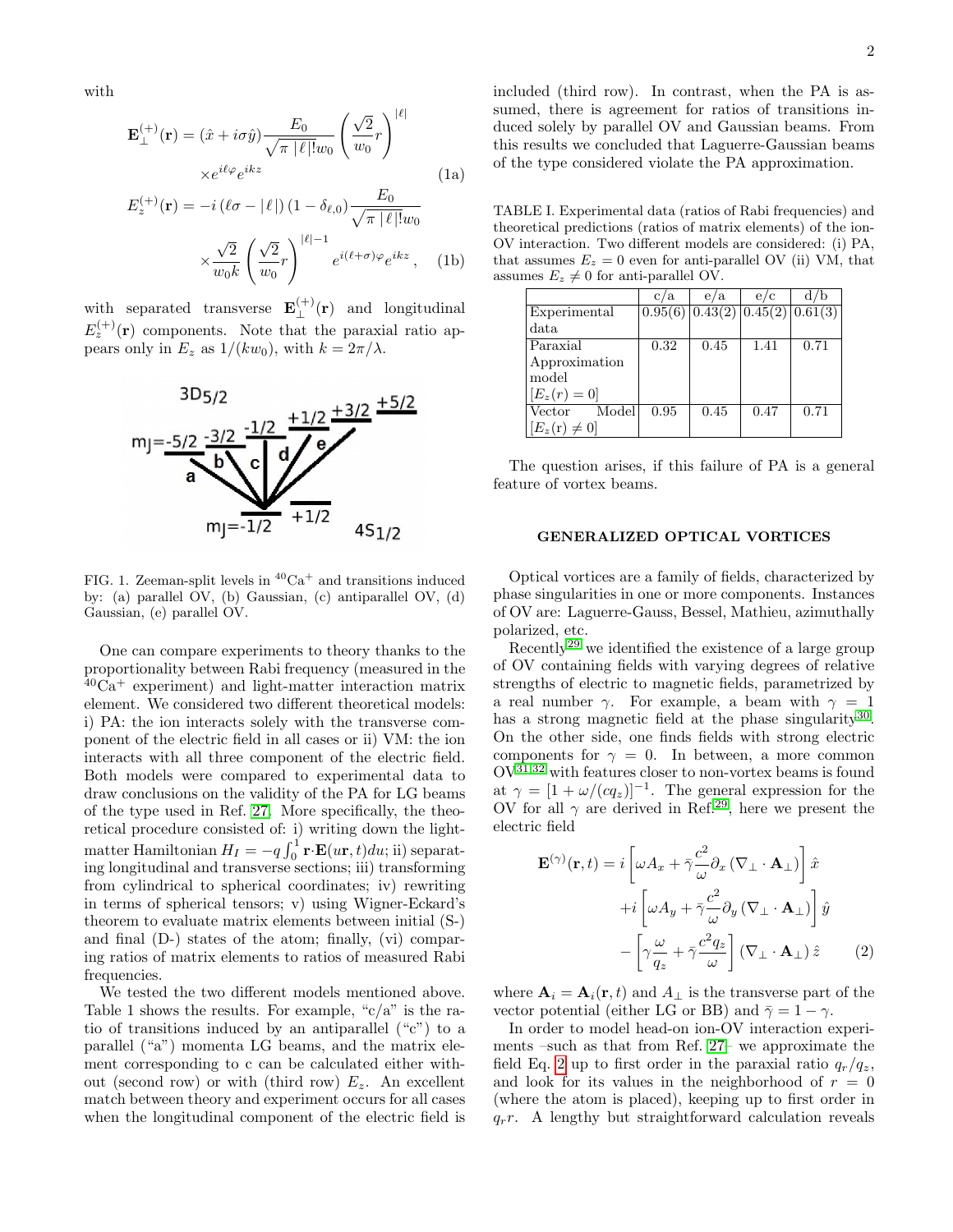that all LG and Bessel beams of the type described by Eq. [2](#page-1-0) with  $|\ell| = 1$  are of the same form

<span id="page-2-6"></span>
$$
\sigma = +1 : \tilde{\mathbf{E}}^{(\gamma)}(\mathbf{r}) = E_0 \left( r e^{i\ell \varphi} \mathbf{e}_+ + i \frac{\sqrt{2}}{q_z} \mathbf{e}_z \delta_{\ell, -1} \right)
$$
 (3)

$$
\sigma = -1 : \tilde{\mathbf{E}}^{(\gamma)}(\mathbf{r}) = E_0 \left( r e^{i\ell \varphi} \mathbf{e}_- + i \frac{\sqrt{2}}{q_z} \mathbf{e}_z \delta_{\ell, +1} \right) \tag{4}
$$

irrespective of the value of  $\gamma$ . In Eq. (1) **E** = E exp  $[i(q_zz - \omega t)]$ , with  $\{r, \varphi, z\}$  cylindrical coordinates. To this level of approximation, one clearly sees that parallel OV (first equation) are transverse.

We have reached the main point of this report: Equations [3-4](#page-2-6) has the same structure as Eqs. [1a-1b;](#page-1-1) that is, the electric field of all general OV here considered are indistinguishable when  $q_r/q_z$  is small and one looks close to the phase singularity. Therefore, any antiparallel OV under the same conditions stated above will yield the same results as presented in Table 1. We conclude that the PA fails in general to describe the interaction of antiparallel  $|\ell| = 1$  OV with atoms.

### **CONCLUSIONS**

We have demonstrated that the PA fails not only for LG beams but also for a large family of OV -including LG and Bessel- that have antiparallel spin and orbital angular momenta. All these beams share the same mathematical structure close to the phase singularity and, based on a conclusive experiment plus theory, the full vector character of the light field has to be taken into account, such that the longitudial component of the electrical field is correctly included and the OV-atom interaction is properly described. Our findings have practical consequences in new applications that make use of light-matter interaction. Examples from AMO physics include the excitation of single trapped ions, e.g. for quantum optical experiments of for accurate frequency standards or of single trapped atoms. In the field of solid state application we see the excitions of magnetic transitions in impurities such as  $Eu^{+3}$  or quantum dots as highly relevant cases.

### ACKNOWLEDGEMENTS

GFQ thanks the ONRG for financial support through NICOP N62909-18-1-2090.

- <span id="page-2-0"></span>∗ [gfquinteiro@exa.unne.edu.ar](mailto:gfquinteiro@exa.unne.edu.ar)
- <span id="page-2-1"></span><sup>1</sup> Siegman, A.E.: Lasers. mill valley, ca: Univ. Science, 298– 301 (1986)
- <span id="page-2-2"></span><sup>2</sup> Lax, M., Louisell, W.H., McKnight, W.B.: From maxwell to paraxial wave optics. Physical Review A 11(4), 1365 (1975)
- <span id="page-2-3"></span><sup>3</sup> Andrews, D.L.: Structured Light and Its Applications: An Introduction to Phase-structured Beams and Nanoscale Optical Forces. Academic Press (2008)
- <sup>4</sup> Arikawa, T., Morimoto, S., Tanaka, K.: Focusing light with orbital angular momentum by circular array antenna. Optics Express 25(12), 13728–13735 (2017).
- <sup>5</sup> Sakamoto, M., Sasaki, T., Tien, T.M., Noda, K., Kawatsuki, N., Ono, H.: Flexible and achromatic generation of optical vortices by use of vector beam recorded functionalized liquid crystals. Applied Optics 55(36), 10427–10434 (2016)
- <sup>6</sup> Peshkov, A., Volotka, A., Surzhykov, A., Fritzsche, S.: Rayleigh scattering of twisted light by hydrogenlike ions. Physical Review A 97(2), 023802 (2018)
- <sup>7</sup> Surzhykov, A., Seipt, D., Serbo, V., Fritzsche, S.: Interaction of twisted light with many-electron atoms and ions. Physical Review A 91(1), 013403 (2015)
- Öncan, M., Koç, F., Dereli, D.B., Köksal, K.: The effect of radial and angular profiles of twisted laser beam on coronene molecule located off the optical axis. Computational and Theoretical Chemistry (2018)
- $9$  Bhowmik, A., Mondal, P.K., Majumder, S., Deb, B.: Inter-

action of atom with nonparaxial laguerre-gaussian beam: Forming superposition of vortex states in bose-einstein condensates. Physical Review A 93(6), 063852 (2016)

- <sup>10</sup> Quinteiro, G.F., Tamborenea, P.I.: Theory of the optical absorption of light carrying orbital angular momentum by semiconductors. Europhysics Letters 85, 47001 (2009)
- <sup>11</sup> Shigematsu, K., Toda, Y., Yamane, K., Morita, R.: Orbital angular momentum spectral dynamics of gan excitons excited by optical vortices. Japanese Journal of Applied Physics 52, 08–08 (2013)
- <sup>12</sup> Noyan, M.A., Kikkawa, J.M.: Time-resolved orbital angular momentum spectroscopy. Applied Physics Letters 107(3), 032406 (2015)
- <sup>13</sup> Shintani, K., Taguchi, K., Tanaka, Y., Kawaguchi, Y.: Spin and charge transport induced by a twisted light beam on the surface of a topological insulator. Physical Review B 93(19), 195415 (2016)
- <span id="page-2-4"></span><sup>14</sup> Sanvitto, D., Marchetti, F., Szymańska, M., Tosi, G., Baudisch, M., Laussy, F., Krizhanovskii, D., Skolnick, M., Marrucci, L., Lemaitre, A., et al.: Persistent currents and quantized vortices in a polariton superfluid. Nature Physics 6(7), 527–533 (2010)
- <span id="page-2-5"></span><sup>15</sup> Omatsu, T., Chujo, K., Miyamoto, K., Okida, M., Nakamura, K., Aoki, N., Morita, R.: Metal microneedle fabrication using twisted light with spin. Optics Express 18(17), 17967–17973 (2010)
- <sup>16</sup> Wang, H., Shi, L., Lukyanchuk, B., Sheppard, C., Chong, C.T.: Creation of a needle of longitudinally polarized light